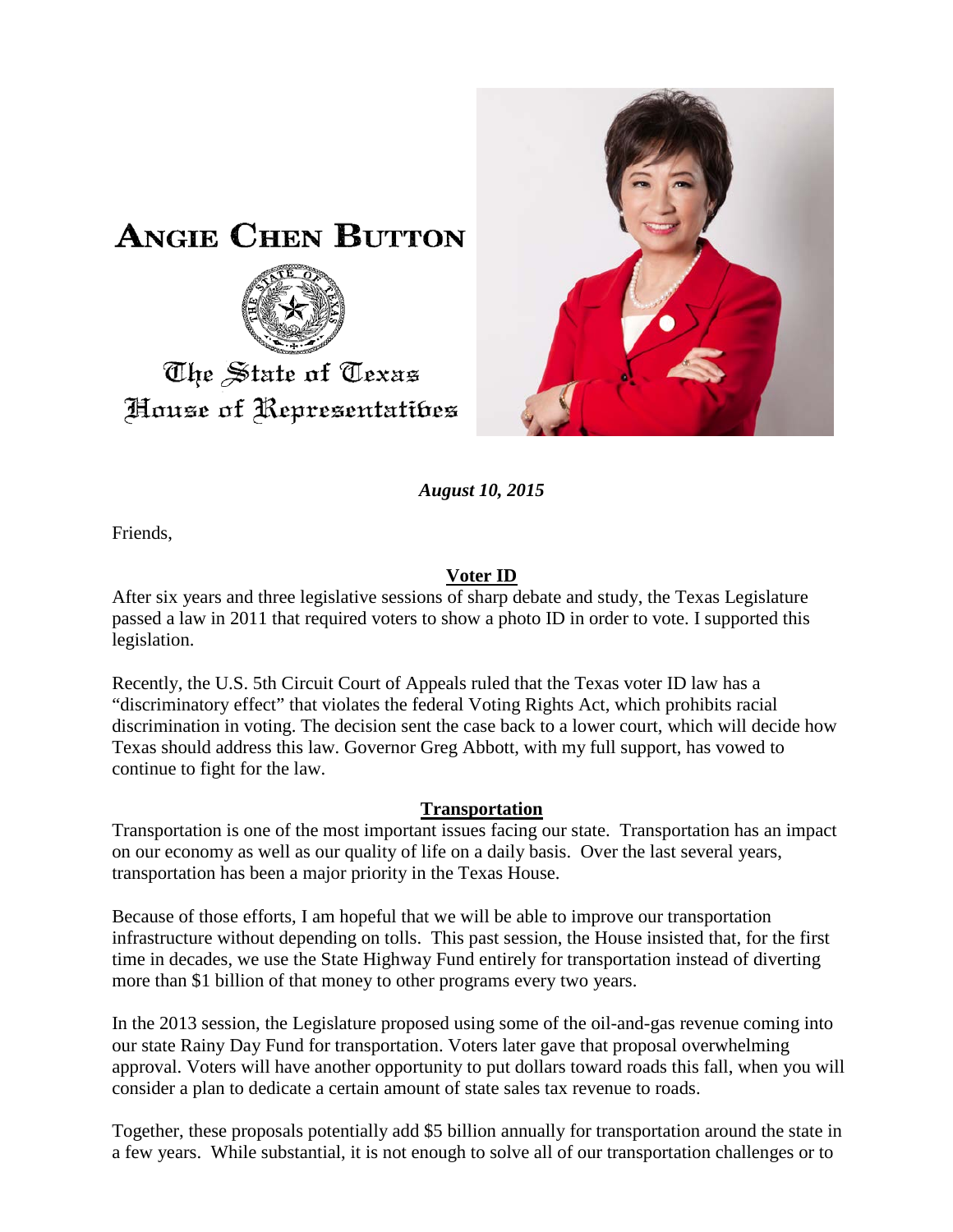completely do away with tolls or traffic congestion. However it is definitely a large step in the right direction as we work to shift toward a pay-as-you-go approach, instead of tolls, when it makes sense.



**Discussing changes to the IH-635E proposal at the 635E Caucus Meeting along with my colleagues Rep. Kenneth Sheets (not pictured), Rep. Cindy Burkett, Sen. Bob Hall, and Sen. Don Huffines**

I attended the 635E Legislative Caucus meeting this past month. This legislative caucus, made up of Senators and Representatives whose districts cover a portion of IH-635E, meets once a month to discuss ongoing issues with the corridor and the best ways to advocate for the highway to be redone and expanded. This transportation corridor is vital to all of the communities along its route and I remain dedicated to assisting these communities as they look to improve upon the highway.

#### **Around the District**

This past month, I was excited to have the opportunity to visit with many groups in the area to discuss and review the results of the 84th legislative session. I participated in a panel discussion with other area legislators at the Richardson Chamber's Legislative Wrap-Up, as well as at the joint Garland, Richardson and Mesquite Tea Parties meeting. I was happy to spend time with the Garland Chamber Legislative Affairs group and the MLS DFW Realtors group to go over this past session. If your group would like for me to come speak to them about this past legislative session, please contact my office.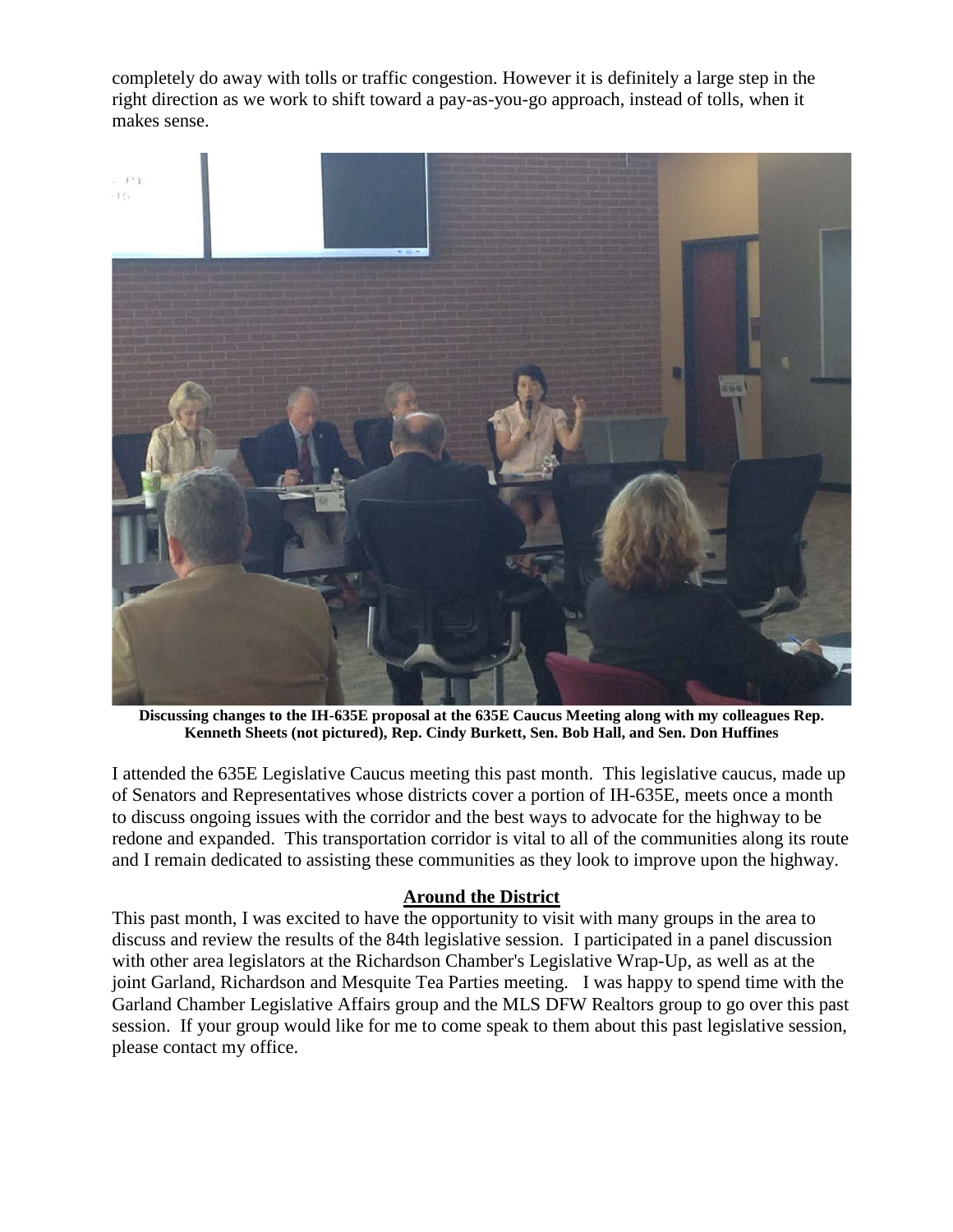

**Discussing the 84th Legislative Session with my colleagues Sen. Don Huffines, Rep. Jeff Leach, and Rep. Kenneth Sheets at the Richardson Chamber Legislative Wrap-up**

July has been filled with meetings throughout HD 112. I enjoyed returning to the Sachse Chamber luncheon where they held their annual tri-mayor's lunch. It was good to see so many friendly faces at the Garland Chamber luncheon this past month as well. I was happy to attend a meet and greet for our Dallas County Constable Ray Nichols, which was designed to make this often overlooked yet very important county elected position more visible to everyone in our area.

The annual McDonald's/Southern News Group Education Event took place last week and I was grateful to be invited to speak to the participants again. The workshop is meant for college bound high school students that would like to work on their college entrance applications and to learn more about what they can expect when applying for college. The Miss Asian American Texas beauty pageant also took place on the same day, and I was honored to be asked to kick off the event with Richardson Mayor Paul Voelker.